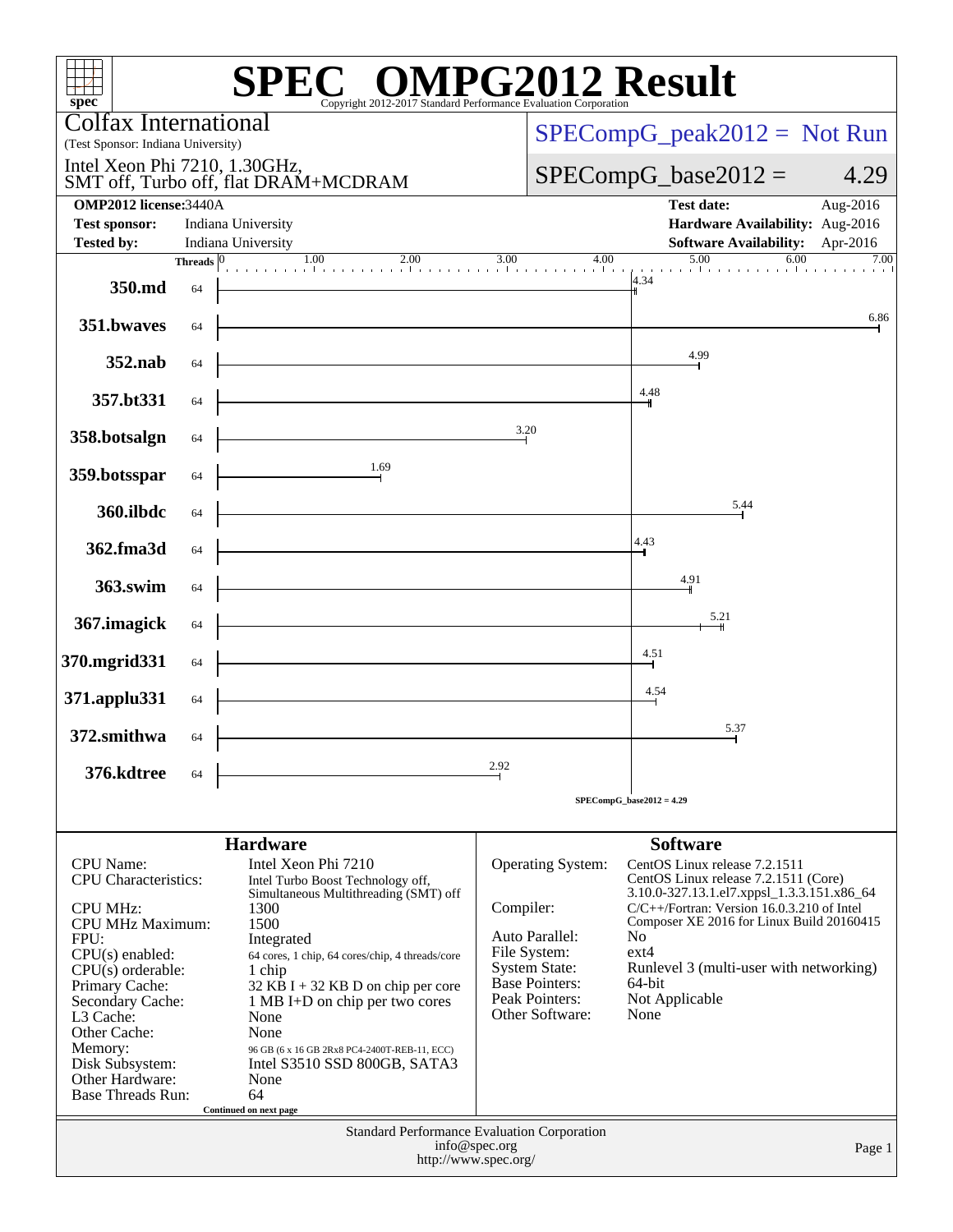Colfax International

(Test Sponsor: Indiana University)

SMT off, Turbo off, flat DRAM+MCDRAM Intel Xeon Phi 7210, 1.30GHz,

**[Test sponsor:](http://www.spec.org/auto/omp2012/Docs/result-fields.html#Testsponsor)** Indiana University **[Hardware Availability:](http://www.spec.org/auto/omp2012/Docs/result-fields.html#HardwareAvailability)** Aug-2016

[SPECompG\\_peak2012 =](http://www.spec.org/auto/omp2012/Docs/result-fields.html#SPECompGpeak2012) Not Run

 $SPECompG_base2012 = 4.29$  $SPECompG_base2012 = 4.29$ 

**[OMP2012 license:](http://www.spec.org/auto/omp2012/Docs/result-fields.html#OMP2012license)**3440A **[Test date:](http://www.spec.org/auto/omp2012/Docs/result-fields.html#Testdate)** Aug-2016

**[Tested by:](http://www.spec.org/auto/omp2012/Docs/result-fields.html#Testedby)** Indiana University **[Software Availability:](http://www.spec.org/auto/omp2012/Docs/result-fields.html#SoftwareAvailability)** Apr-2016

[Minimum Peak Threads:](http://www.spec.org/auto/omp2012/Docs/result-fields.html#MinimumPeakThreads) --

[Maximum Peak Threads:](http://www.spec.org/auto/omp2012/Docs/result-fields.html#MaximumPeakThreads) --

| <b>Results Table</b>                                                                                                                                                                                                                                                                                                                   |             |                                                                                                                                                                                                                                                                                                                                                 |       |                |       |                       |             |  |                                        |              |                                                                                                          |              |                |              |
|----------------------------------------------------------------------------------------------------------------------------------------------------------------------------------------------------------------------------------------------------------------------------------------------------------------------------------------|-------------|-------------------------------------------------------------------------------------------------------------------------------------------------------------------------------------------------------------------------------------------------------------------------------------------------------------------------------------------------|-------|----------------|-------|-----------------------|-------------|--|----------------------------------------|--------------|----------------------------------------------------------------------------------------------------------|--------------|----------------|--------------|
|                                                                                                                                                                                                                                                                                                                                        | <b>Base</b> |                                                                                                                                                                                                                                                                                                                                                 |       |                |       |                       | <b>Peak</b> |  |                                        |              |                                                                                                          |              |                |              |
| <b>Benchmark</b>                                                                                                                                                                                                                                                                                                                       |             | <b>Threads Seconds</b>                                                                                                                                                                                                                                                                                                                          | Ratio | <b>Seconds</b> | Ratio | <b>Seconds</b>        | Ratio       |  | <b>Threads Seconds</b>                 | <b>Ratio</b> | <b>Seconds</b>                                                                                           | <b>Ratio</b> | <b>Seconds</b> | <b>Ratio</b> |
| 350.md                                                                                                                                                                                                                                                                                                                                 | 64          | 1072                                                                                                                                                                                                                                                                                                                                            | 4.32  | 1067           | 4.34  | 1067                  | 4.34        |  |                                        |              |                                                                                                          |              |                |              |
| 351.bwayes                                                                                                                                                                                                                                                                                                                             | 64          | 661                                                                                                                                                                                                                                                                                                                                             | 6.86  | 661            | 6.86  | 661                   | 6.85        |  |                                        |              |                                                                                                          |              |                |              |
| $352$ .nab                                                                                                                                                                                                                                                                                                                             | 64          | 779                                                                                                                                                                                                                                                                                                                                             | 4.99  | 781            | 4.98  | 779                   | 4.99        |  |                                        |              |                                                                                                          |              |                |              |
| 357.bt331                                                                                                                                                                                                                                                                                                                              | 64          | 1062                                                                                                                                                                                                                                                                                                                                            | 4.46  | 1058           | 4.48  | 1055                  | 4.49        |  |                                        |              |                                                                                                          |              |                |              |
| 358.botsalgn                                                                                                                                                                                                                                                                                                                           | 64          | 1359                                                                                                                                                                                                                                                                                                                                            | 3.20  | 1360           | 3.20  | 1359                  | 3.20        |  |                                        |              |                                                                                                          |              |                |              |
| 359.botsspar                                                                                                                                                                                                                                                                                                                           | 64          | 3105                                                                                                                                                                                                                                                                                                                                            | 1.69  | 3110           | 1.69  | 3107                  | 1.69        |  |                                        |              |                                                                                                          |              |                |              |
| 360.ilbdc                                                                                                                                                                                                                                                                                                                              | 64          | 654                                                                                                                                                                                                                                                                                                                                             | 5.44  | 654            | 5.44  | 653                   | 5.45        |  |                                        |              |                                                                                                          |              |                |              |
| 362.fma3d                                                                                                                                                                                                                                                                                                                              | 64          | 858                                                                                                                                                                                                                                                                                                                                             | 4.43  | 861            | 4.41  | 859                   | 4.43        |  |                                        |              |                                                                                                          |              |                |              |
| 363.swim                                                                                                                                                                                                                                                                                                                               | 64          | 923                                                                                                                                                                                                                                                                                                                                             | 4.91  | 923            | 4.91  | 926                   | 4.89        |  |                                        |              |                                                                                                          |              |                |              |
| 367.imagick                                                                                                                                                                                                                                                                                                                            | 64          | 1405                                                                                                                                                                                                                                                                                                                                            | 5.00  | 1348           | 5.21  | 1341                  | 5.24        |  |                                        |              |                                                                                                          |              |                |              |
| 370.mgrid331                                                                                                                                                                                                                                                                                                                           | 64          | 979                                                                                                                                                                                                                                                                                                                                             | 4.52  | 980            | 4.51  | 979                   | 4.51        |  |                                        |              |                                                                                                          |              |                |              |
| 371.applu331                                                                                                                                                                                                                                                                                                                           | 64          | 1334                                                                                                                                                                                                                                                                                                                                            | 4.54  | 1333           | 4.55  | 1334                  | 4.54        |  |                                        |              |                                                                                                          |              |                |              |
| 372.smithwa                                                                                                                                                                                                                                                                                                                            | 64          | 998                                                                                                                                                                                                                                                                                                                                             | 5.37  | 997            | 5.38  | 998                   | 5.37        |  |                                        |              |                                                                                                          |              |                |              |
| 376.kdtree                                                                                                                                                                                                                                                                                                                             | 64          | 1540                                                                                                                                                                                                                                                                                                                                            | 2.92  | 1541           | 2.92  | 1537                  | 2.93        |  |                                        |              |                                                                                                          |              |                |              |
|                                                                                                                                                                                                                                                                                                                                        |             |                                                                                                                                                                                                                                                                                                                                                 |       |                |       |                       |             |  |                                        |              | Results appear in the order in which they were run. Bold underlined text indicates a median measurement. |              |                |              |
|                                                                                                                                                                                                                                                                                                                                        |             | Sysinfo program /home/lijunj/SPEC/omp2012-1.1-run/Docs/sysinfo<br>Revision 563 of 2016-06-10 (097295389cf6073d8c3b03fa376740a5)<br>running on knll.uits.indiana.edu Fri Oct 14 02:47:30 2016<br>This section contains SUT (System Under Test) info as seen by<br>some common utilities.<br>http://www.spec.org/omp2012/Docs/config.html#sysinfo |       |                |       | <b>Platform Notes</b> |             |  | To remove or add to this section, see: |              |                                                                                                          |              |                |              |
| From /proc/cpuinfo<br>model name: Intel(R) Xeon Phi(TM) CPU 7210 @ 1.30GHz<br>1 "physical id"s (chips)<br>64 "processors"<br>cores, siblings (Caution: counting these is hw and system dependent.<br>The<br>following excerpts from /proc/cpuinfo might not be reliable.<br>Use with<br>caution.)<br>$cpu$ cores : $64$<br>sibling: 64 |             |                                                                                                                                                                                                                                                                                                                                                 |       |                |       |                       |             |  |                                        |              |                                                                                                          |              |                |              |

 physical 0: cores 0 1 2 3 6 7 10 11 12 13 14 15 18 19 20 21 22 23 24 25 26 27 28 29 30 31 32 33 34 35 36 37 38 39 40 41 42 43 44 45 46 47 48 49 50 51 52 53 56 57 58 59 60 61 62 63 64 65 68 69 70 71 72 73 cache size : 1024 KB

Continued on next page

Standard Performance Evaluation Corporation [info@spec.org](mailto:info@spec.org) <http://www.spec.org/>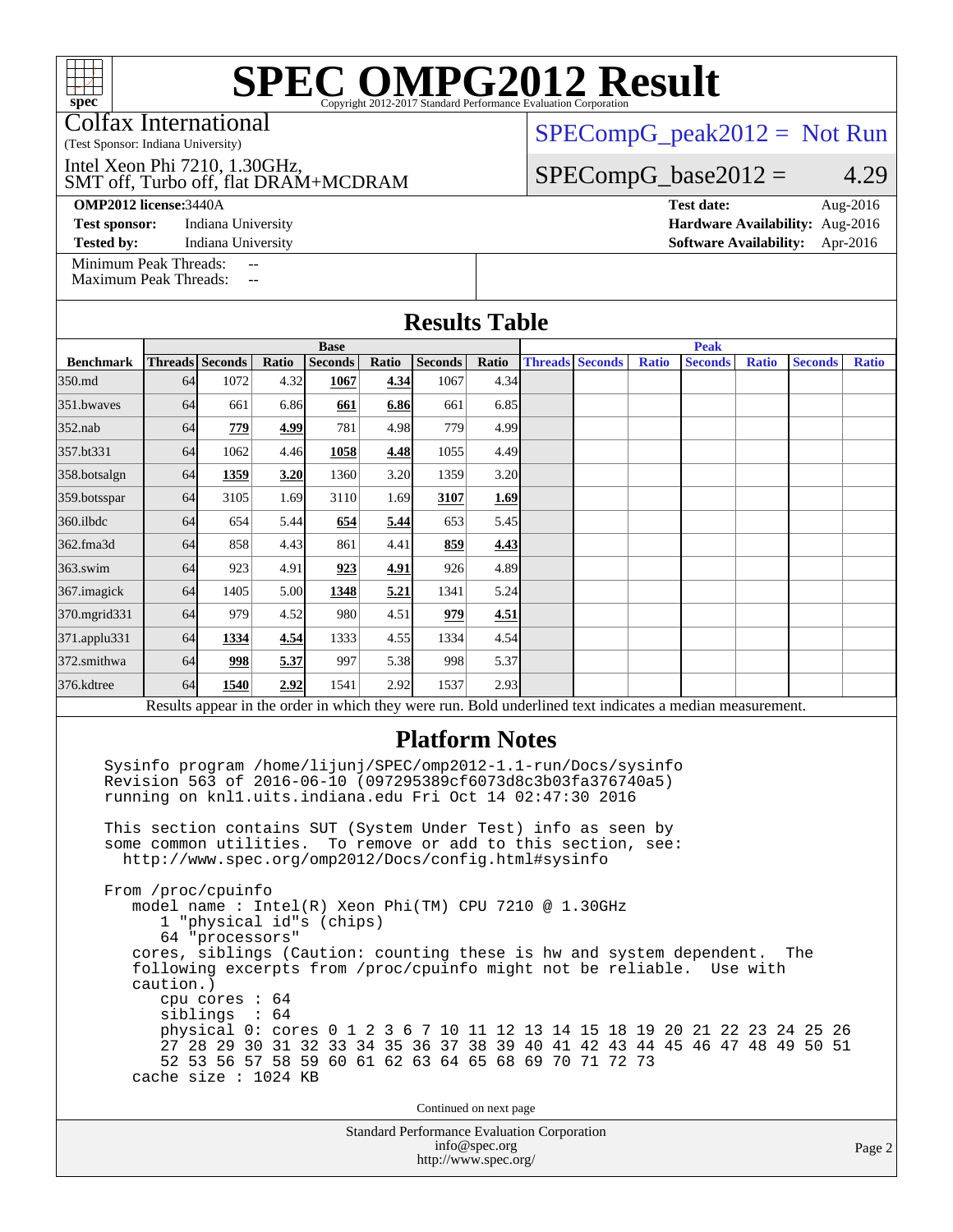

Colfax International

(Test Sponsor: Indiana University)

 $SPECompG_peak2012 = Not Run$  $SPECompG_peak2012 = Not Run$ 

SMT off, Turbo off, flat DRAM+MCDRAM Intel Xeon Phi 7210, 1.30GHz,

 $SPECompG_base2012 = 4.29$  $SPECompG_base2012 = 4.29$ 

**[OMP2012 license:](http://www.spec.org/auto/omp2012/Docs/result-fields.html#OMP2012license)**3440A **[Test date:](http://www.spec.org/auto/omp2012/Docs/result-fields.html#Testdate)** Aug-2016 **[Test sponsor:](http://www.spec.org/auto/omp2012/Docs/result-fields.html#Testsponsor)** Indiana University **[Hardware Availability:](http://www.spec.org/auto/omp2012/Docs/result-fields.html#HardwareAvailability)** Aug-2016 **[Tested by:](http://www.spec.org/auto/omp2012/Docs/result-fields.html#Testedby)** Indiana University **[Software Availability:](http://www.spec.org/auto/omp2012/Docs/result-fields.html#SoftwareAvailability)** Apr-2016

#### **[Platform Notes \(Continued\)](http://www.spec.org/auto/omp2012/Docs/result-fields.html#PlatformNotes)**

From /proc/meminfo<br>MemTotal: 115216920 kB HugePages\_Total: 0<br>Hugepagesize: 2048 kB Hugepagesize: /usr/bin/lsb\_release -d CentOS Linux release 7.2.1511 (Core) From /etc/\*release\* /etc/\*version\* centos-release: CentOS Linux release 7.2.1511 (Core) centos-release-upstream: Derived from Red Hat Enterprise Linux 7.2 (Source) os-release: NAME="CentOS Linux" VERSION="7 (Core)" ID="centos" ID\_LIKE="rhel fedora" VERSION\_ID="7" PRETTY\_NAME="CentOS Linux 7 (Core)" ANSI\_COLOR="0;31" CPE\_NAME="cpe:/o:centos:centos:7" redhat-release: CentOS Linux release 7.2.1511 (Core) system-release: CentOS Linux release 7.2.1511 (Core) system-release-cpe: cpe:/o:centos:centos:7 uname -a: Linux knl1.uits.indiana.edu 3.10.0-327.13.1.el7.xppsl\_1.3.3.151.x86\_64 #1 SMP Fri Jun 10 15:04:35 UTC 2016 x86\_64 x86\_64 x86\_64 GNU/Linux run-level 3 Oct 13 14:15 SPEC is set to: /home/lijunj/SPEC/omp2012-1.1-run Type Size Used Avail Use% Mounted on<br>ext4 713G 78G 599G 12% / /dev/sda3 ext4 713G 78G 599G 12% / Cannot run dmidecode; consider saying 'chmod +s /usr/sbin/dmidecode' (End of data from sysinfo program)

#### **[General Notes](http://www.spec.org/auto/omp2012/Docs/result-fields.html#GeneralNotes)**

 BIOS settings: Intel Simultaneous Multithreading (SMT): off Intel Turbo Boost Technology (Turbo): off Cluster Mode: quadrant Memory Mode: flat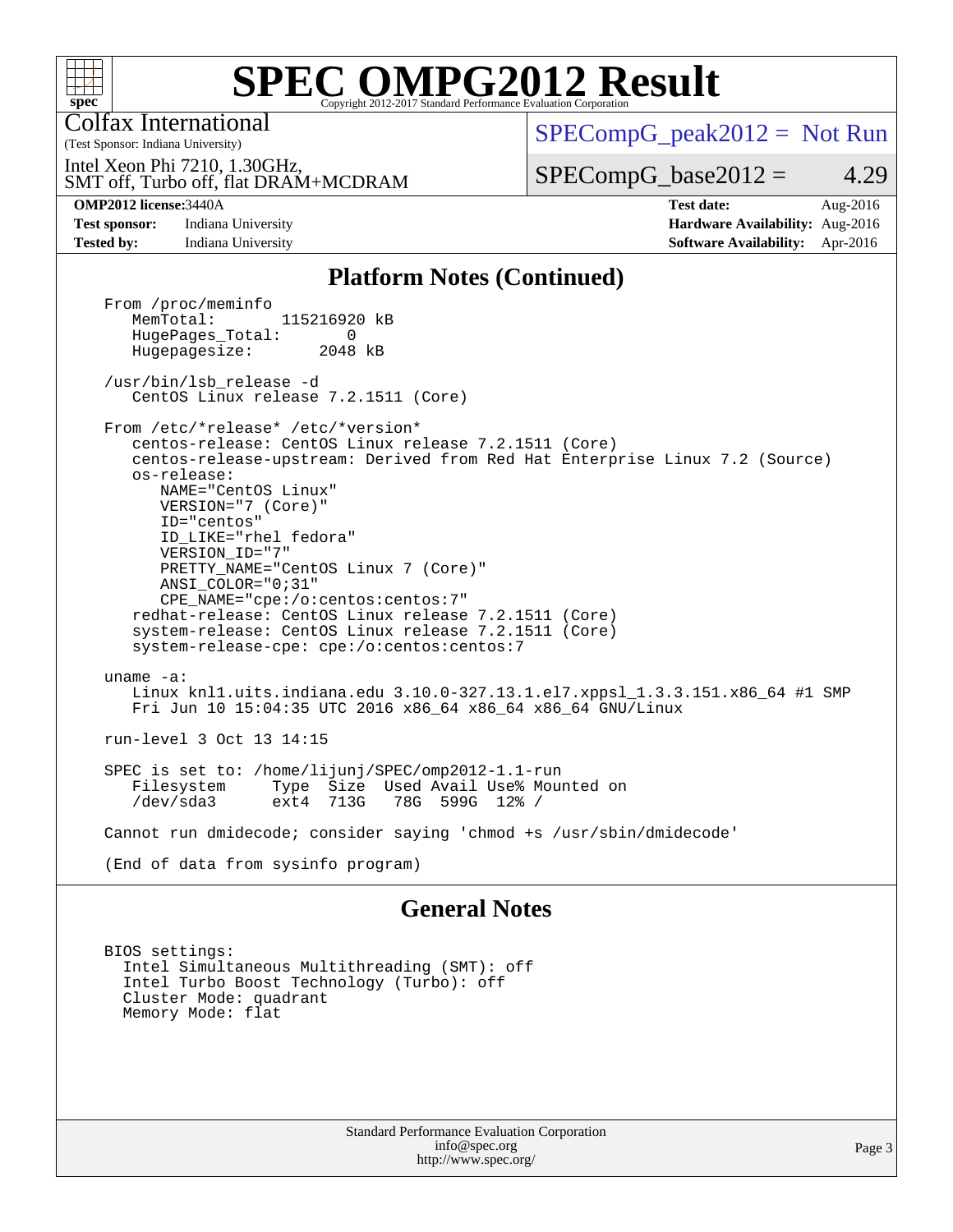

Colfax International

 $SPECompG_peak2012 = Not Run$  $SPECompG_peak2012 = Not Run$ 

SMT off, Turbo off, flat DRAM+MCDRAM Intel Xeon Phi 7210, 1.30GHz,

(Test Sponsor: Indiana University)

**[Test sponsor:](http://www.spec.org/auto/omp2012/Docs/result-fields.html#Testsponsor)** Indiana University **[Hardware Availability:](http://www.spec.org/auto/omp2012/Docs/result-fields.html#HardwareAvailability)** Aug-2016

 $SPECompG_base2012 = 4.29$  $SPECompG_base2012 = 4.29$ 

**[OMP2012 license:](http://www.spec.org/auto/omp2012/Docs/result-fields.html#OMP2012license)**3440A **[Test date:](http://www.spec.org/auto/omp2012/Docs/result-fields.html#Testdate)** Aug-2016 **[Tested by:](http://www.spec.org/auto/omp2012/Docs/result-fields.html#Testedby)** Indiana University **[Software Availability:](http://www.spec.org/auto/omp2012/Docs/result-fields.html#SoftwareAvailability)** Apr-2016

### **[Base Compiler Invocation](http://www.spec.org/auto/omp2012/Docs/result-fields.html#BaseCompilerInvocation)**

[C benchmarks](http://www.spec.org/auto/omp2012/Docs/result-fields.html#Cbenchmarks): [icc](http://www.spec.org/omp2012/results/res2017q1/omp2012-20161215-00091.flags.html#user_CCbase_intel_icc_a87c68a857bc5ec5362391a49d3a37a6)

[C++ benchmarks:](http://www.spec.org/auto/omp2012/Docs/result-fields.html#CXXbenchmarks) [icpc](http://www.spec.org/omp2012/results/res2017q1/omp2012-20161215-00091.flags.html#user_CXXbase_intel_icpc_2d899f8d163502b12eb4a60069f80c1c)

[Fortran benchmarks](http://www.spec.org/auto/omp2012/Docs/result-fields.html#Fortranbenchmarks): [ifort](http://www.spec.org/omp2012/results/res2017q1/omp2012-20161215-00091.flags.html#user_FCbase_intel_ifort_8a5e5e06b19a251bdeaf8fdab5d62f20)

#### **[Base Portability Flags](http://www.spec.org/auto/omp2012/Docs/result-fields.html#BasePortabilityFlags)**

 350.md: [-free](http://www.spec.org/omp2012/results/res2017q1/omp2012-20161215-00091.flags.html#user_baseFPORTABILITY350_md_f-FR_e51be0673775d2012b3310fa5323f530) 357.bt331: [-mcmodel=medium](http://www.spec.org/omp2012/results/res2017q1/omp2012-20161215-00091.flags.html#user_baseFPORTABILITY357_bt331_f-mcmodel_3a41622424bdd074c4f0f2d2f224c7e5) 363.swim: [-mcmodel=medium](http://www.spec.org/omp2012/results/res2017q1/omp2012-20161215-00091.flags.html#user_baseFPORTABILITY363_swim_f-mcmodel_3a41622424bdd074c4f0f2d2f224c7e5) 367.imagick: [-std=c99](http://www.spec.org/omp2012/results/res2017q1/omp2012-20161215-00091.flags.html#user_baseCPORTABILITY367_imagick_f-std_2ec6533b6e06f1c4a6c9b78d9e9cde24)

#### **[Base Optimization Flags](http://www.spec.org/auto/omp2012/Docs/result-fields.html#BaseOptimizationFlags)**

[C benchmarks](http://www.spec.org/auto/omp2012/Docs/result-fields.html#Cbenchmarks):

[-O3](http://www.spec.org/omp2012/results/res2017q1/omp2012-20161215-00091.flags.html#user_CCbase_f-O3) [-ansi-alias](http://www.spec.org/omp2012/results/res2017q1/omp2012-20161215-00091.flags.html#user_CCbase_f-ansi-alias) [-no-prec-div](http://www.spec.org/omp2012/results/res2017q1/omp2012-20161215-00091.flags.html#user_CCbase_f-no-prec-div) [-qopenmp](http://www.spec.org/omp2012/results/res2017q1/omp2012-20161215-00091.flags.html#user_CCbase_f-qopenmp) [-ipo](http://www.spec.org/omp2012/results/res2017q1/omp2012-20161215-00091.flags.html#user_CCbase_f-ipo) [-xMIC-AVX512](http://www.spec.org/omp2012/results/res2017q1/omp2012-20161215-00091.flags.html#user_CCbase_f-xMIC-AVX512) [-fp-model fast=2](http://www.spec.org/omp2012/results/res2017q1/omp2012-20161215-00091.flags.html#user_CCbase_f-fp-model_a7fb8ccb7275e23f0079632c153cfcab)

[C++ benchmarks:](http://www.spec.org/auto/omp2012/Docs/result-fields.html#CXXbenchmarks)

[-O3](http://www.spec.org/omp2012/results/res2017q1/omp2012-20161215-00091.flags.html#user_CXXbase_f-O3) [-ansi-alias](http://www.spec.org/omp2012/results/res2017q1/omp2012-20161215-00091.flags.html#user_CXXbase_f-ansi-alias) [-no-prec-div](http://www.spec.org/omp2012/results/res2017q1/omp2012-20161215-00091.flags.html#user_CXXbase_f-no-prec-div) [-qopenmp](http://www.spec.org/omp2012/results/res2017q1/omp2012-20161215-00091.flags.html#user_CXXbase_f-qopenmp) [-ipo](http://www.spec.org/omp2012/results/res2017q1/omp2012-20161215-00091.flags.html#user_CXXbase_f-ipo) [-xMIC-AVX512](http://www.spec.org/omp2012/results/res2017q1/omp2012-20161215-00091.flags.html#user_CXXbase_f-xMIC-AVX512) [-fp-model fast=2](http://www.spec.org/omp2012/results/res2017q1/omp2012-20161215-00091.flags.html#user_CXXbase_f-fp-model_a7fb8ccb7275e23f0079632c153cfcab)

[Fortran benchmarks](http://www.spec.org/auto/omp2012/Docs/result-fields.html#Fortranbenchmarks):

[-O3](http://www.spec.org/omp2012/results/res2017q1/omp2012-20161215-00091.flags.html#user_FCbase_f-O3) [-no-prec-div](http://www.spec.org/omp2012/results/res2017q1/omp2012-20161215-00091.flags.html#user_FCbase_f-no-prec-div) [-qopenmp](http://www.spec.org/omp2012/results/res2017q1/omp2012-20161215-00091.flags.html#user_FCbase_f-qopenmp) [-ipo](http://www.spec.org/omp2012/results/res2017q1/omp2012-20161215-00091.flags.html#user_FCbase_f-ipo) [-xMIC-AVX512](http://www.spec.org/omp2012/results/res2017q1/omp2012-20161215-00091.flags.html#user_FCbase_f-xMIC-AVX512) [-fp-model fast=2](http://www.spec.org/omp2012/results/res2017q1/omp2012-20161215-00091.flags.html#user_FCbase_f-fp-model_a7fb8ccb7275e23f0079632c153cfcab)

The flags files that were used to format this result can be browsed at <http://www.spec.org/omp2012/flags/Intel-ic16.0-linux64.html> <http://www.spec.org/omp2012/flags/colfax-knl.html>

You can also download the XML flags sources by saving the following links: <http://www.spec.org/omp2012/flags/Intel-ic16.0-linux64.xml> <http://www.spec.org/omp2012/flags/colfax-knl.xml>

> Standard Performance Evaluation Corporation [info@spec.org](mailto:info@spec.org) <http://www.spec.org/>